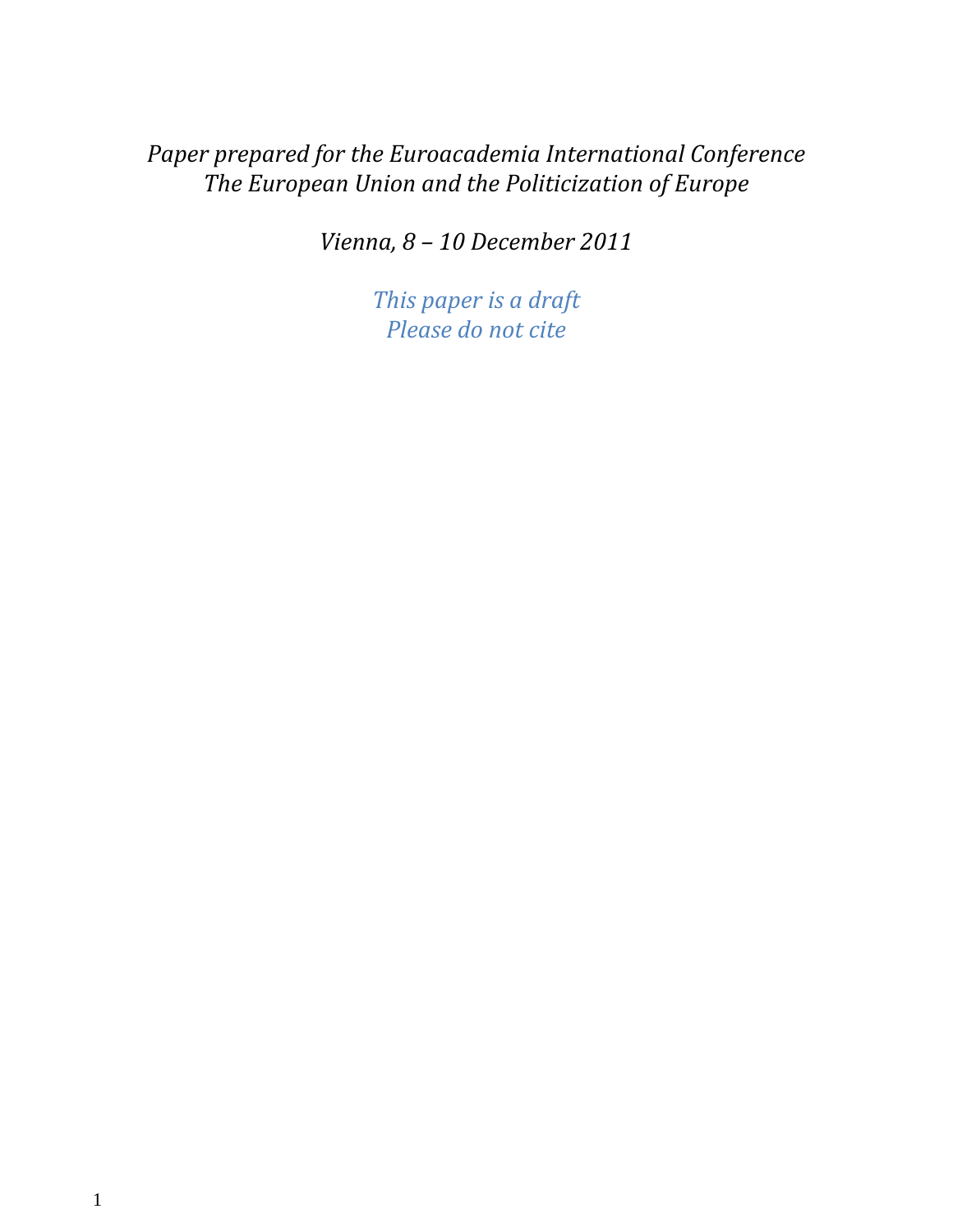## **08.11.2011 DELAYED EU ENLARGEMENT TO THE WESTERN BALKANS**

#### **By Prof.Dr. Blerim REKA\*)**

#### **Abstract**

After a one- century delay of the European reformation of the Balkans: 1912-2012; and a decade long status quo of enlargement: 2000-2010; the Western Balkans is facing a new historic challenge: will the decade: 2012-2022 be another decade of un-realistic expectations to become a part of the EU?

The key dilemma in the relation between EU and Western Balkans remains the same: will the EU Europeanize the Balkans, instead of becoming Balkanized itself?

I will try to analyze the crucial factors of this existing situation (from absorption/integration capacity, through enlargement fatigue, as well as three others fatigues: institutional, financial and commitment fatigue).

In my paper, I will also offer a prospect for a new way of accession of the countries from Western Balkans into EU, analyzing two parts of the problem.

The first is within EU: the existing enlargement policy, which was something between accession and a soft protectorate.

The second problem is within the countries of the region, mainly their political mentality.

I propose the need to re-brand the Western Balkans, which means: the political elites from this region, must change their mentality and must be liberated from the one-century suspicion that regional integration could lead towards pan-nationalist ideas. The history is there, and we cannot change it; although, the geography has tried to do so. As a consequence of that geography, politically, the new state was created; but demographically, the same national substance remained in (the same) place.

The Western Balkans is tired from permanent struggles between geography and history. The only way to prevent further clashes between the two and to have them joined, is the integration of the region into EU. The European Union should adopt a more flexible approach towards its enlargement in Western Balkans, in order to prevent the Balkanization of Europe. Brussels in the next decade should change its approach from the first decade. Instead of the existing framework: Stabilization and Association, now, the EU should move robustly: from stabilization, toward association of the whole region into the EU.

Western Balkans countries needs to change their old fashion mentality: from XIX toward XXI century political thinking.

Key words: EU enlargement, Western Balkans, accession, reforms, Europeanization,

\_\_\_\_\_\_\_\_\_\_\_\_\_\_\_\_\_\_\_\_\_\_\_\_\_\_\_\_\_\_\_\_\_\_\_\_\_\_\_\_\_\_\_\_\_

*<sup>\*)</sup> Blerim Reka is Pro-Rector for Research of South East European University, Tetovo, Macedonia, as well as professor of EU law and International Law. He is the author of 18 books in these fields. He was Ambassador, Chief of the Mission of Republic of Macedonia to EU, Brussels.*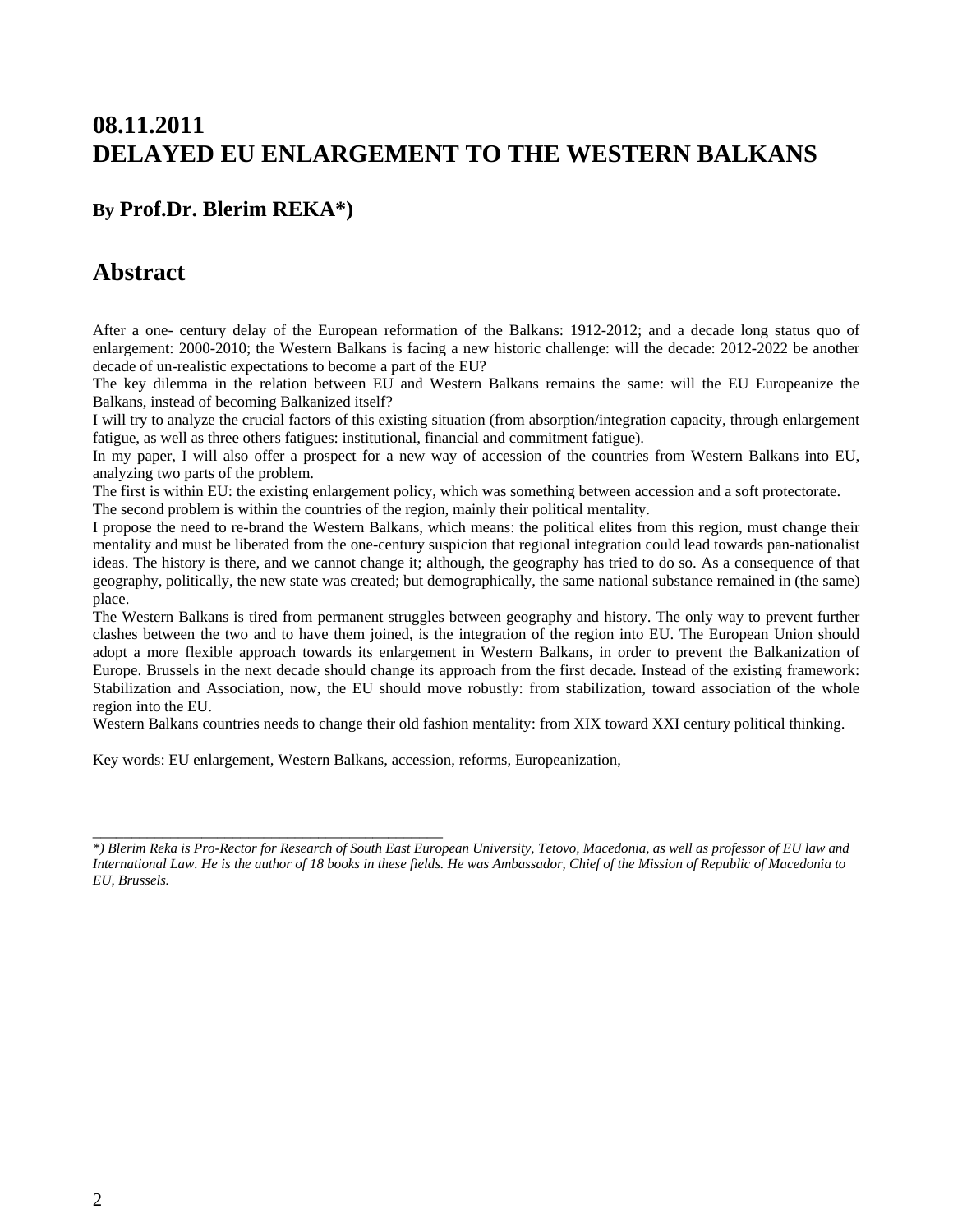# **1. One century delay of reformation of the Balkans: 1912-2012**

What is today known as the Western Balkans ,has experienced a one-century un-reformed history. This one-century period shows the unsuccessful path of (non) modernization of the South-East Europe. Starting with Balkans wars, (1912), continuing with the assassination of the Austro-Hungarian Sovereign (in Sarajevo 1914), than the tragic two world wars, continuing with almost a half-century communist rule, and finishing this tragic road with former Yugoslav wars, (by the end of the last century). The rest was the tragic delay of the process of the Europeanization of the Balkans.

Former communist regimes in Western Balkans were replaced with so-called democracies. Two decades of postcommunist transition were a mixture of nationalist and authoritarian ruling. New political elites came in the name of the fight against communism, but they did not become democratic governance, nevertheless.

This unreformed century of the Western Balkans, could be described at best by the following transitional processes:

- Post-Ottoman transition: after 1912;
- Post-World's Wars transition, (after 1918, and after 1945);
- Un-finalized national statehood processes in Balkans, (1912-2008);
- Post-Communist transition: (since 1990's);
- Post- conflict transition, (1999-2009);
- Pre-European transition: (since 2000), and finally
- Possible full Europeanization of the Balkans: after  $2020$ ?

This ruthless century for the Balkans, 1912-2012, was dominated by at least three totalitarian ideologies: fascism, communism, and nationalist hegemony. Although for the whole last century, the international community insisted on not changing the borders of Europe, the European political map, however, was changed several times, replacing previous border regimes. London's borders (1913); Versailles borders, (1919); Yalta's borders (1943-44); and finally Helsinki's borders (1975) had been changed, in frequent cycles: 1912-1913; 1919; 1941-1943; 1943- 1945; 1991-1992, however neither peace nor stability ever ruled the region. The Balkans was and still is a region with permanently open and unresolved national questions.

The problem of national minorities, as a consequence of false and artificial creations of national states, even in the beginning of XXI century, have still provoked instability as it was at the XIX-XX century. Thus, the tragic history of the Western Balkans is in fact the story of permanent historical-geographical clashes. The Western Balkans is tired from permanent struggles between geography and history. The history is there and we cannot change it, although the geography, (with political mapping, due permanent changes of the borders) has tried to do so. As a consequence of that history, politically: the new state was created; but demographically, the same national substance remained in (the same) place, although in a new geography. That is why the region needs to become integrated into the EU. The only way to prevent further clashes between the two and to have them joined, is the integration of the whole region into the EU. A package integration approach would prevent new (old) traditional borders contests.

But, what is today the Western Balkans and what does it present?

Today, the Countries of Western Balkans share at least five common features:

- 1. **Conflict history:** the common post-war and the common communist experience, because as going through centuries, all of them emerged from a conflict and communist history;<sup>2</sup>
- 2. **Multi-ethnic composition:** Almost all of the aspiring countries of the Western Balkans are multi-ethnic societies, whereas besides the majority nation, there are also non-majority citizens living; $3$
- 3. **Weak Governance**. The aim of all these countries is to build a functional democracy, thus an EU compatible political system based on the rule of law and respect of human rights, and minority rights. However, furthermore, one of the common weaknesses of the aspiring countries of this region remains weak governance, (in the central and also in the local level). This, since all of these countries had a deficit of ethics, accountability and transparency in governance. All of these countries face the phenomenon of criminality and endemic corruption;<sup>4</sup>
- 4. **Undeveloped Economies**. All are undeveloped economies with approximately 24 million inhabitants and with a GDP (in 2000) lower that the GDP of EU member states, such as Greece and Portugal. Or, as concluded by Stiblar: "only 0, 6 % of the GDP of 27 EU member states".<sup>5</sup>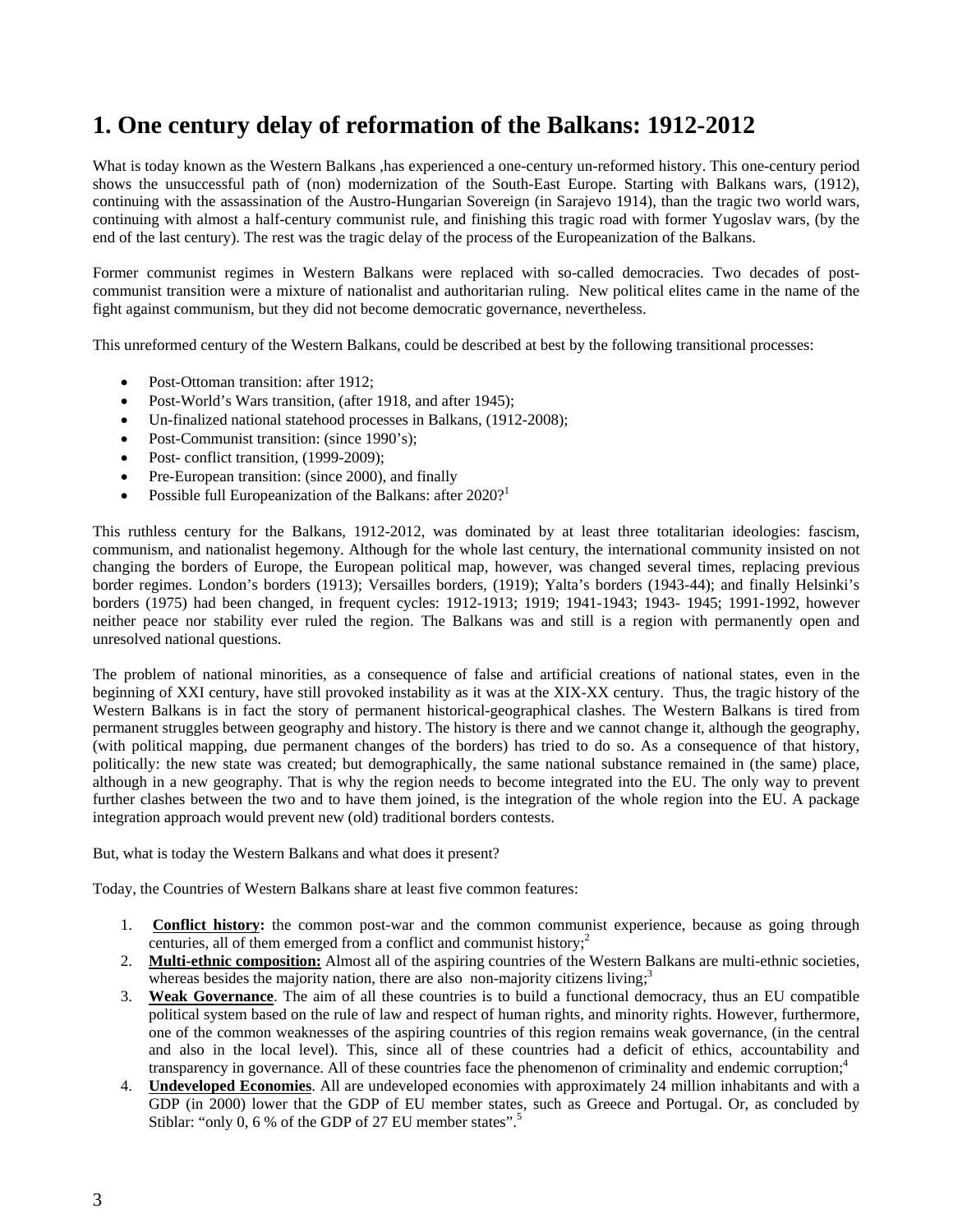5. **The identical strategic orientation: Euro-Atlantic Integrations**. All Western Balkan countries have a strategic orientation: the integration into the EU and NATO. Perhaps with the exclusion of Serbia, (which according to official statements, is in favor of integration into the European Union but not necessarily into the North-Atlantic Alliance).<sup>6</sup>

## **2. A decade of status quo of enlargement: 2000-2010**

The first decade of the XXI century, could be named a decade between two Septembers: 11 September 2001- 15 September 2008, dominated by global terrorism and global financial crisis. Within this geopolitical framework, the first decade of new century was challenged by 3-E challenges: E- Economy; E-Environment and E-Ecology. Or, by geoeconomy; geo-energy and geo-ecology challenges.<sup>7</sup> The power shift of the beginning of this century created a multi-polar or non-polar world; instead as it was mono-polar world, (after the cold war); or bi-polar world, (as it was during the cold war period). Climate de-sovereignazation, energy diplomacy, and socialization of capitalism are new phenomena which face our global world.

So, all analysis of EU and of EU enlargement policy, should be based in this new geopolitical framework of global world. By the end of the first decade of this century, the position of the Western Balkans in the EU enlargement process is not clear at all, because of a mixture of recent two key problems: political (Post- Nice institutional transformation of the EU), and economic, (crisis of Euro- Zone).

The ratified Lisbon treaty, finally, seemed to overcome long years of an internal institutional battle between member states and Brussels bureaucracy, and has opened the window of opportunity that after a decade of delay, this process could be intensified in the second decade of this century.

But, dramatic events within Euro-Zone by end of 2011, (because of the Greek debt), have re-opened pessimist thinking toward next enlargements, or once again re-actualize the *status quo* approach for the enlargement process.

Officially, the institutions of the European Union abide decisions taken in the Thessalonica Summit (2003) that "the region has a European perspective" and that the EU is firm in keeping the promises to offer membership possibilities to all countries of this region based on the two following principles: the **Principle of Conditionality**, when these countries fulfill the criteria and their obligation deriving from the SSA; and the **Principle of individual merits** of each aspiring country based on their individual reform achievements. However, on the other side, this promise from Brussels towards countries of the Western Balkans is becoming difficult to keep.

Ten years have passed since promises for the Europeanization of the Western Balkans where inaugurated at the Zagreb Summit, (2000) and eight years from Thessalonica summit (2003) have passed, since the launch of the European perspective, and still, none of these countries have become a member state. Even with the most optimistic perspective, whereas the membership forecast for Croatia is as far as 2013.

The Republic of Macedonia, as a candidate country, even after six years (2005-2011) has still not received a date for the beginning of accession negotiations<sup>8</sup>. Montenegro, has received positive recommendation this year for the start of accession negotiations. Albania, after 2010, this year once again did not gain a candidate status (although, it had applied for EU membership, together with Serbia in 2009). Serbia has gained a candidate status this year, however without a date for the start of negotiations. Bosnia and Herzegovina, although having signed their SAA with EU in 2008, due to internal constitutional problems, is far from getting the candidate status. The Republic of Kosova, after almost four years of its independence, is still waiting to enter into contractual relations with the EU and in process of stabilization and association.

Eight years since the promise for a European perspective, (in Thessaloniki), the circumstances have changed so much that the same promise was forgotten. Non-enforcement of the constitutional treaty (2003-2007) and the prolongation of the ratification of the Lisbon Treaty (2007-2009) were the factors that hampered the further enlargement of the European Union. The same hampering geopolitical influence was experienced as a consequence of the war in Georgia (2008) and the world financial crisis (2008-2009).

Although denied to be the case by most senior officials of the EU, it seemed that the Western Balkans was being forgotten and victimized in front of such global problems, and the shifting geopolitical priorities towards Euro- Asia. Or, perhaps these new global challenges were used by Brussels as a pretext to slow down the further enlargement, and to keep this *status quo* of enlargement.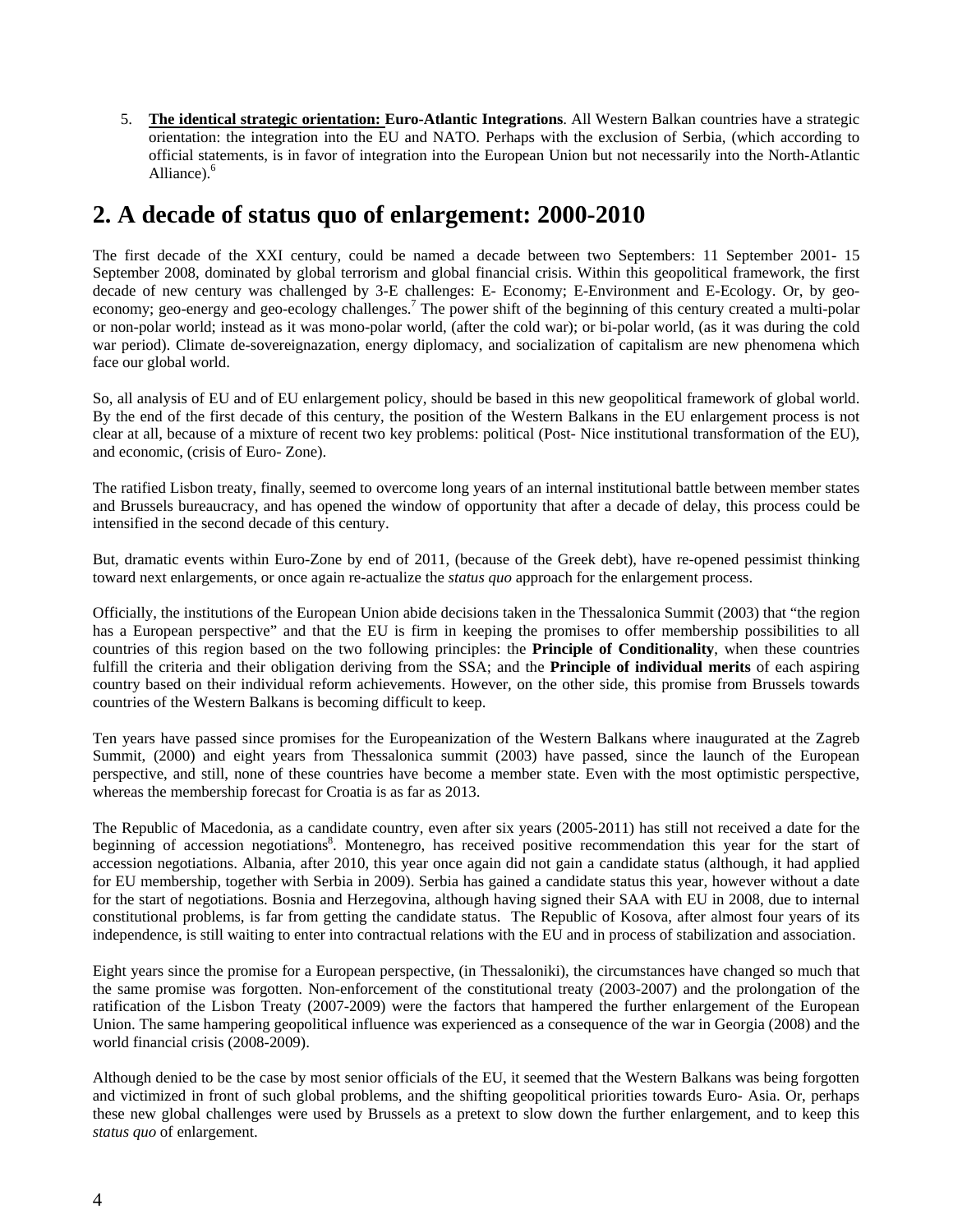In the first decade of this century a state of an undefined hold was being created in the process of enlargement, making it highly uncertain as to when these new EU memberships could occur. After a decade of waiting a front of the Brussels gates, and leaving the Western Balkans and Turkey outside of the EU orbit for an additional decade, would entail consequences to the European security and stability.

Since the first EU fatigue: **enlargement fatigue**, (after 2004, which was resolved by introducing absorption/integration capacity of EU, as an explanation for the Union's limit to receive new member states); and the second fatigue: **institutional fatigue,** (2004-2009, which the EU faced internally, after long political battles pro et contra of EU constitution); by end of 2008, after world financial crisis, EU faced a third one: **financial fatigue**, (which is now harming the euro-zone).

So, for the EU enlargement process, the circumstances at the beginning of the second decade of this century are not any favorable than those at the first decade. The crisis of euro-zone, harmed internal political unity of EU, and left no time for other issues like accession of new members.

Apart from these three EU fatigues, the EU skeptic feelings are increasing every year within aspirant countries, which could then a create new fatigue: **commitment fatigue**, or fatigue of delivering, and not receiving aspiring status of relations with EU.<sup>9</sup>

## **3. Another lost decade of EU Enlargement in Western Balkans: 2010- 2020?**

The crisis of the euro-zone today is damaging the prospect for future enlargement in Western Balkans. After political crisis- of non-adoption of the EU constitution, today the Union faces the most serious economic crisis. The case of Greece's debt case has dramatically harmed the euro-zone, as well as the whole successful story of European integrations. Under these circumstances, genuinely speaking, no space is left for serious and sincere efforts of Brussels and other European capitals for future enlargement, in particular, not for the Western Balkans.

Since publication of new (2011) Enlargement package of  $EC^{10}$  and individual Progress Report for each country of the region, on 12 October 2011<sup>11</sup>, there is no optimistic forecast for accession of the region at whole into EU.After Croatia, as the 28<sup>th</sup> member state; maybe Iceland could be the 29<sup>th</sup> member state of the Union. But, not any country from the Western Balkans could become the 30<sup>th</sup> member state of the EU before 2020. Except Croatia, which by the last and final EC Progress Report, finally got the green line for finalization of its six years of hard accession negotiations, and by  $1<sup>st</sup>$  July 2013 will become the new member state of EU, the prospect for other countries of the region is not bright at all. Macedonia is entering into the sixth year of its candidate status history, without a set date for the start of accession negotiations with the EU. Montenegro, which became an independent state, (by mid 2006, when Macedonia was a candidate country), was recommended to start with accession negotiations. Serbia got its recommendation for candidate status from the European Commission, (which needs to be approved by the European Council, in December 2011), but without a set date for starting accession negotiations. Albania, due to internal political disagreements, has again lost the granting of the candidate status this year. Even Bosnia and Herzegovina is far from the candidate status after almost a year without a functional government and unclear constitutional arrangements. Kosova, being not recognized by five EU member states, still has no contractual relations with the EU, neither involved in the SAA process, nor trade relations with EU, and without an inclusion into the Schengen visa regime, still. If for the best accession case from the region, (Croatia) was needed six years negotiations, and will need an additional two and half years until full membership<sup>12</sup>; in the best optimistic scenario if Montenegro, (at the moment most advanced country of the region) start next year accession negotiations, it will not become full member of EU before 2020.

Could the next decade: 2011-2020, with only one country of the region- member of EU, become once again, another lost decade of EU enlargement in the Western Balkans?

# **4. EU and the Western Balkans: Between Enlargement and Soft Protectorate?**

The Western Balkans has suffered unresolved territorial contests and inherited inter-ethnic problems, and its solution is not to be expected in the near future. Not entirely without any reason, besides classical criteria of enlargement, (the Copenhagen criteria, that were applied within the EU enlargement policy towards aspirants from the Central and Eastern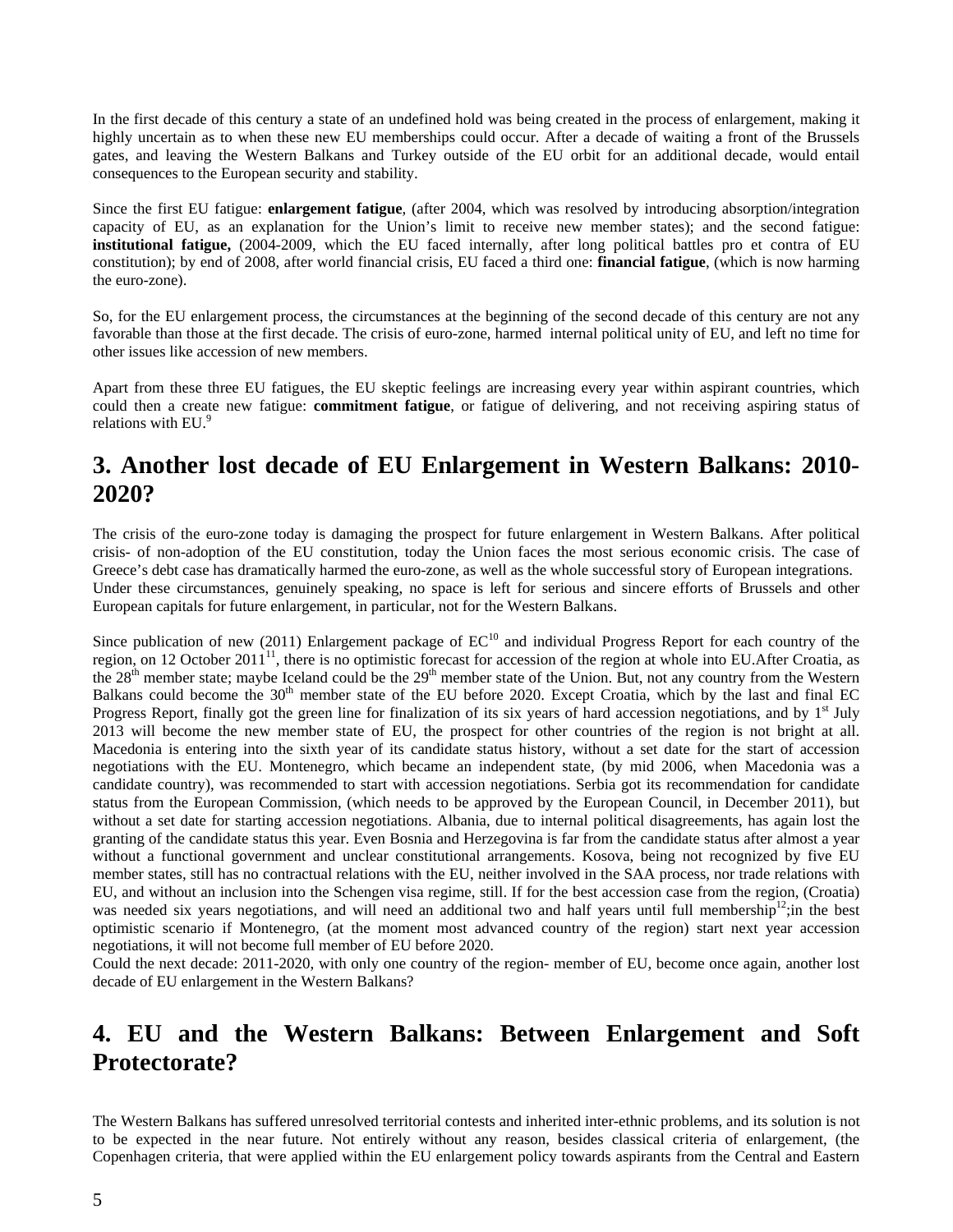Europe), the European Union had set additional criteria towards the Western Balkans, which were mainly of a political and security nature, like: the implementation of the Dayton Agreement: 1995 (Bosnia and Herzegovina); full cooperation with the Hague Tribunal on War Crimes in former Yugoslavia (Serbia); implementation of the Ohrid Framework Agreement: 2001; and Interim Agreement with Greece: 1995 on name issue (Macedonia); or the implementation of the Ahtisaari's Plan: 2008 (Kosova).

Therefore, while the first enlargement policy, (the one applied in the 90-ties in Central and Eastern Europe), was a policy of transformation; the new enlargement policy, (which the EU is currently applying towards the Western Balkans and Turkey), seems to be more controlling and imposing; not to say as a soft- protectorate model.

This EU control toward aspiring countries from the region, was manifested through observance of the strict fulfillment of obligations emerging from the Stabilization and Association Agreement, whereas the imposition is expressed in the EU's involvement in the presence of the soft protectorate in the region (OHR in Bosnia and Herzegovina; and ICO & EULEX, in Kosova).

It seemed that during one decade of the implementation of ESDP: 1999-2009, EU was experimenting in Western Balkans, by a combination of enlargement policy and soft- protectorate, trough their military and civil missions in the field, as well as through EUSR in each country.

EU enlargement policy towards Western Balkans trough Stabilization and Association Process (SAP) was not sufficient enough. The first decade of EU involvement in the Western Balkans 1999-2009, was more a stabilization one. Association part of SAP was missing. EU invested money and civil and military presence in the Western Balkans in order to stabilize the region. But not so much to keep it associated with the EU. $^{13}$ 

Was the European Union applying a classic or standard enlargement policy towards the Western Balkans? Was it a soft European protectorate; even a mixture of both? Was the policy of the European Union in the Western Balkans a new European protectorate; or a pale enlargement policy?

With the inauguration of ESDP (European Security and Defense Policy) a decade ago, the Western Balkans seemed as suitable ground to experiment with the EU defense capacities, but also its limits. The experience of the first decade of the application of this doctrine of Brussels in the Western Balkans, opened up the dilemma whether the European Union was developing a true enlargement policy; ort was it combining it, not to say- dominated by a European sophisticated protectorate?

The latter was best proven during the last decade with the powerful executive competences of European representatives, (at least in Bosnia and Herzegovina, Macedonia and Kosova). In Bosnia and Herzegovina, besides IHR, EUFOR was functioning and EU Althea Mission. In Macedonia, after the conflict in 2001, there were two European missions: Concordia and Harvest. Whereas in Kosova, initially with the presence of EU as the second UNMIK pillar, and lately with the EULEX mission but also the ICO. In these three aspiring countries, besides the standard presence of the European Commission (in the form of an EC delegation), Brussels also held the second hat- the EU Council one, through the special representative of HRCFSP or: EUSR.<sup>14</sup>

In other words, while the presence of the EC delegation in the aspiring countries would enable the EU to facilitate the country in the implementation of the norms, criteria and standards as required in the membership process; with the Special EU Representative, Brussels was holding onto the European instruments and imposing presence for the political stabilization and security of the respective country. Through the EC delegation in an aspiring country of the Western Balkans, the European Union was being represented in the technical field; while through the EUSR would represent the aspiring country mainly in the political field.

Such a practice of a dualist presence of both: the Council and European Commission in the aspiring countries, in a similar way was codified (later) by the Lisbon Treaty, after the establishment of European External Action Service (EEAS), and inauguration of a unique diplomatic representation of EU. This dualism of the technical and political presence of the European Union in the aspiring countries of the Western Balkans during the five year mandate of the EC: 2004-2009, probably explains why none of the aspiring countries from the region have failed to become an EU member?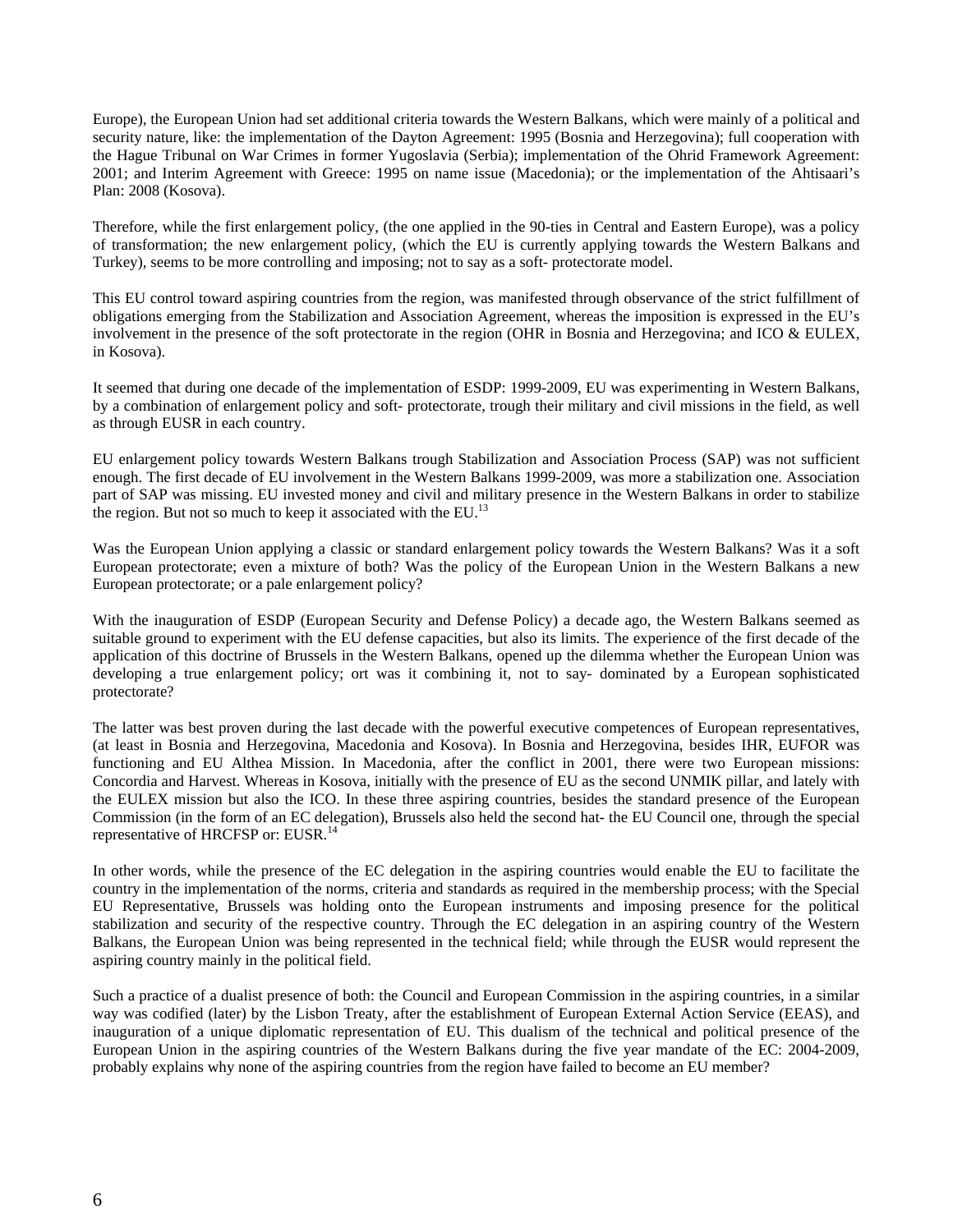## **5. The need for Re-branding the Western Balkans**

As it was stated, after a decade of a waiting period: 1999-2009, the integration of the Western Balkans into the EU is still uncertain. What is needed for the success of Western Balkans aspiring countries? In short, the answer would be the need to re-brand them. After an unreformed history for almost a century: 1914-2010; along with an unsuccessful membership experience during the first post-conflict decade of the Western Balkans 1999-2009; the Western Balkans was in need for a re-branding.

The countries of the Western Balkans were being perceived in Brussels, as: conflicting countries; as former communist regimes, and until lately, countries with a centralized economy conducted by the state; countries with no rule of law and without inter-ethnic tolerance; with an enormous presence of corruption and organized crime; and countries without sufficient legal stability and safety for foreign investments; and without a sufficient experience for respecting human rights. This prospect for re-branding of the Western Balkans has two components: internal re-branding and external rebranding. This re-branding of the Western Balkans could only be carried out through an internal transformation in each of the aspiring countries, as well as with the changing of the regional approach.

Internal changes, or the internal re-branding of aspiring countries should be carried out not because such a thing is required by Brussels, but for the benefit of its citizens towards a European functioning of these Balkan societies. All of the Western Balkans countries are multi-ethnic societies, but in practice they are functioning as mono-ethnic states. New brand of Western Balkans should promote multi-ethnic state implemented, and not just constitutionally proclaimed.

External changes, or the regional re-branding of the Western Balkans towards a regional sub-integration on the basis of mutual respect of the neighbor, and closing of historical contests, once and for all, in a *Pax Balcanica*, should be undertaken in order to put an end to the infamous branding of the Balkans as a powder keg.

Such a limited geography could not absorb such unlimited history.

#### **5.1. Internal re-branding: Changing the mentality.**

The change of the mentality of political elite, but also of the ordinary citizens is the *condition sine qua non* for this proposed re- branding of old fashioned Balkans**.** This ultimate process should take place in each country, as soon as possible including radical internal reform starting from the: education, research, information and communication. However, this should include not only the change of state policies, but first and foremost the change of the mentality of its citizens.

Two decades of a so called post-communist transformation in the Western Balkans, have shown the inauguration of a façade-democracy, or only the change of state regimes, and their political elites, that came to power after plural postcommunist regimes (it was seen as to how truly free and democratic these elections were). But, the mentality in their societies did not change after all. Regimes failed to change the minds. Therefore, nationalist politics, and somewhere even politics encouraging war, are still present in some of these regimes that were deemed democratic and pro-European.

Furthermore, as proven by this first period of two decades of post-communism in the Balkans, nationalism was and remained the opium of broad masses, the main pre-election agens to come to power, and the key instrument to stay in power.

There is a need for an internal change within each country. The need for the transformation of these countries into functional states; into genuine and true democracy and not in democrature; into free trade economy and not suspicious and criminal privatizations; into rule of law and not ruling of organized crime; with transparency, and not corruption; with interethnic coexistence and consensual democracy, and not mono-ethnic countries in multi-ethnic societies.

### **5.2. Regional re-branding: BAFTA, (Balkans Area of Free Trade Agreement)**

External re-branding of the Western Balkans is a need to present the Western Balkans in a new regional sub-integration approach with a new peaceful, cooperating, inclusive brand- something that was tried immediately after the Second World War in the model of Benelux and later with the European Integration as we know it today.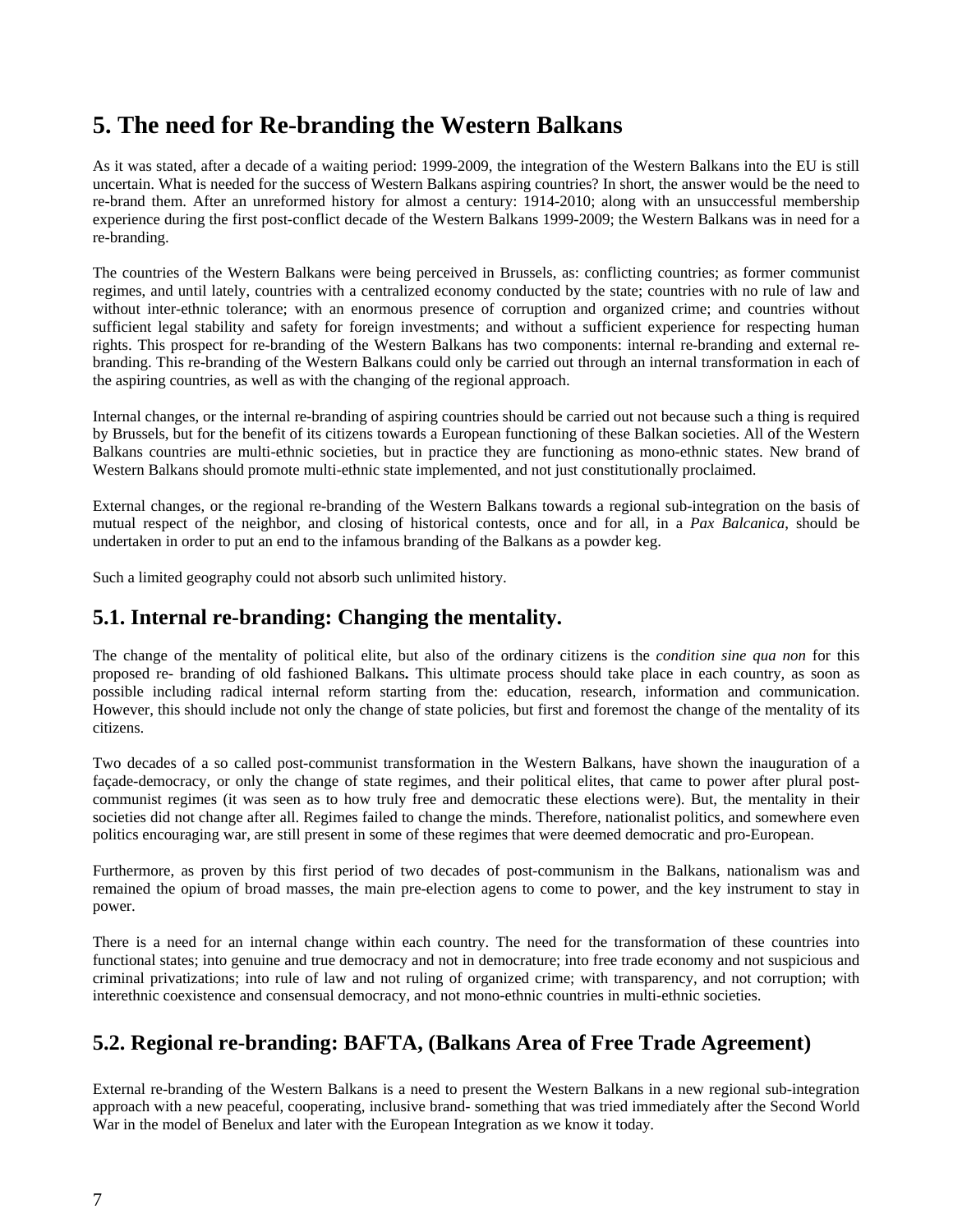As early as 1998, I had come up with a project for a regional sub-integration project: BAFTA, "Balkan Area of Free Trade Agreement"<sup>15</sup>, as a project aiming for the regional integration of: Albania, Macedonia, Kosova, and Montenegro (Serbia at that time was in a war-encouraging regime of Milosevic, whereas Bosnia and Herzegovina was still healing from the wounds of these war and thus were not included in this project).

Eleven years ago, such a vision seemed futurist, considering the later tragic developments in these areas. However, in the summer of 2009, the first step in the practical implementation of this my idea of 1998, was taken in Vlora, with the meeting between the four presidents of exactly these four countries: Albania, Macedonia, Kosova and Montenegro, and than continued with next-second President's summit in Prizren, (2010), and finally in Ohrid, (2011).

So, only a package approach of the whole integration of Western Balkans into EU, could help Europeanization of the region. By this inclusive model of accession of all countries from the region, EU will prevent individual blockade of each country against other countries, due to historical, emotional, or territorial neighbors disputes

- **Conclusions**<br>1. Western Balkans had experienced a one-century un-reformed history. This one-century period shows the unsuccessful path of (non) modernization of the South-East Europe. Starting with Balkans wars, (1912), continuing with the assassination of the Austro-Hungarian Sovereign (in Sarajevo 1914), than the tragic two world wars, continuing with almost a half-century communist rule, and finishing this tragic road with former Yugoslav wars, (by the end of the last century).
	- 2. After a one- century delay of the European reformation of the Balkans: 1912-2012; and a decade long status quo of enlargement: 2000-2010; the Western Balkans is facing a new historic challenge: will the decade: 2012-2022 be another decade of un-realistic expectations to become a part of the EU?
	- 3. The Western Balkans is tired from permanent struggles between geography and history The history is there, and we cannot change it; although, the geography has tried to do so. As a consequence of that geography, politically, the new state was created; but demographically, the same national substance remained in (the same) place.
	- 4. The EU is tired from three fatigues: enlargement, institutional and financial fatigue; and countries from Western Balkans are tired from commitment fatigue.
	- 5. Existing rigid enlargement policy for Western Balkans was a combination of enlargement policy and soft protectorate, where proclaimed Stabilization and Association Process was more stabilization approach rather than association one.
	- 6. EU should change its enlargement policy toward Western Balkans, being more flexible and more associative; and the countries of the region should re-brand them, internally by changing of their mentality and externally by subintegration of the region.

#### **About the author**

Prof.Dr. Blerim Reka is **Pro***-* **Rector** for Research at SEEU; Former **Ambassador** of Republic of Macedonia at EU, Brussels; former **Dean** of Faculty of Public Administration at SEE University; Doctor of International Law; Master of Civil and Economic Law; Fulbright Senior Fellow at University of Southern California, USC, Los Angeles; Professor of International Law, EU Law, International Relations; and Institutions and Politics of EU; Involved in international lecturing and research projects with: Harvard University (Kennedy School for Government), Oxford University, (St. Anthony College), Graz University, Perdue University, Ghent University, U.S Institute for peace, etc; **Author of 18 books** in the field of: EU Law, International law and International Relations and more than 60 studies published in: English, German and Spanish languages; quoted in many books, journals and reviews on international law and international relations. His recent books are: **Geopolitics and Techniques of EU Enlargement**, (Aspect, Brussels, 2010); **Introduction to EU Law**, (SEE University Press,2007, and 2011); **EU Institutions and Policies**, (Universitas, Tetova, 2010); **EU Constitution: The Rubicon of Supranational**, (Logos A, Shkup, 2007), etc.

#### **Endnotes**

1

<sup>&</sup>lt;sup>1</sup> See more: Blerim Reka: "The Geopolitics and Techniques of EU Enlargement", Aspect, Brussels, 2010, p.93

<sup>&</sup>lt;sup>2</sup> In the explanation above was given the explanation of this inter-ethnic conflict history of the region.<br><sup>3</sup> In the study "Minority Bights in the Western Ballane". (European Barliament, July 2008), the suther

<sup>&</sup>lt;sup>3</sup> In the study: "Minority Rights in the Western Balkans", (European Parliament, July 2008), the authors of this research:. Stefan Wolff, Ana-Maria Anghelea, Ivana Gjuriq, Pietter van Houten, (from University of Nottingham and University of Cambridge), concluded that: in Croatia, 7,5% of its citizens not belong to Croatian majority; in Serbia 12,5% its citizens are not Serbs; in Bosnia and Herzegovina: 48% are Bosnians, 37% Serbs, and 14% Croats; in Macedonia 35,8% are non Macedonian; in Montenegro even 56,4% are not